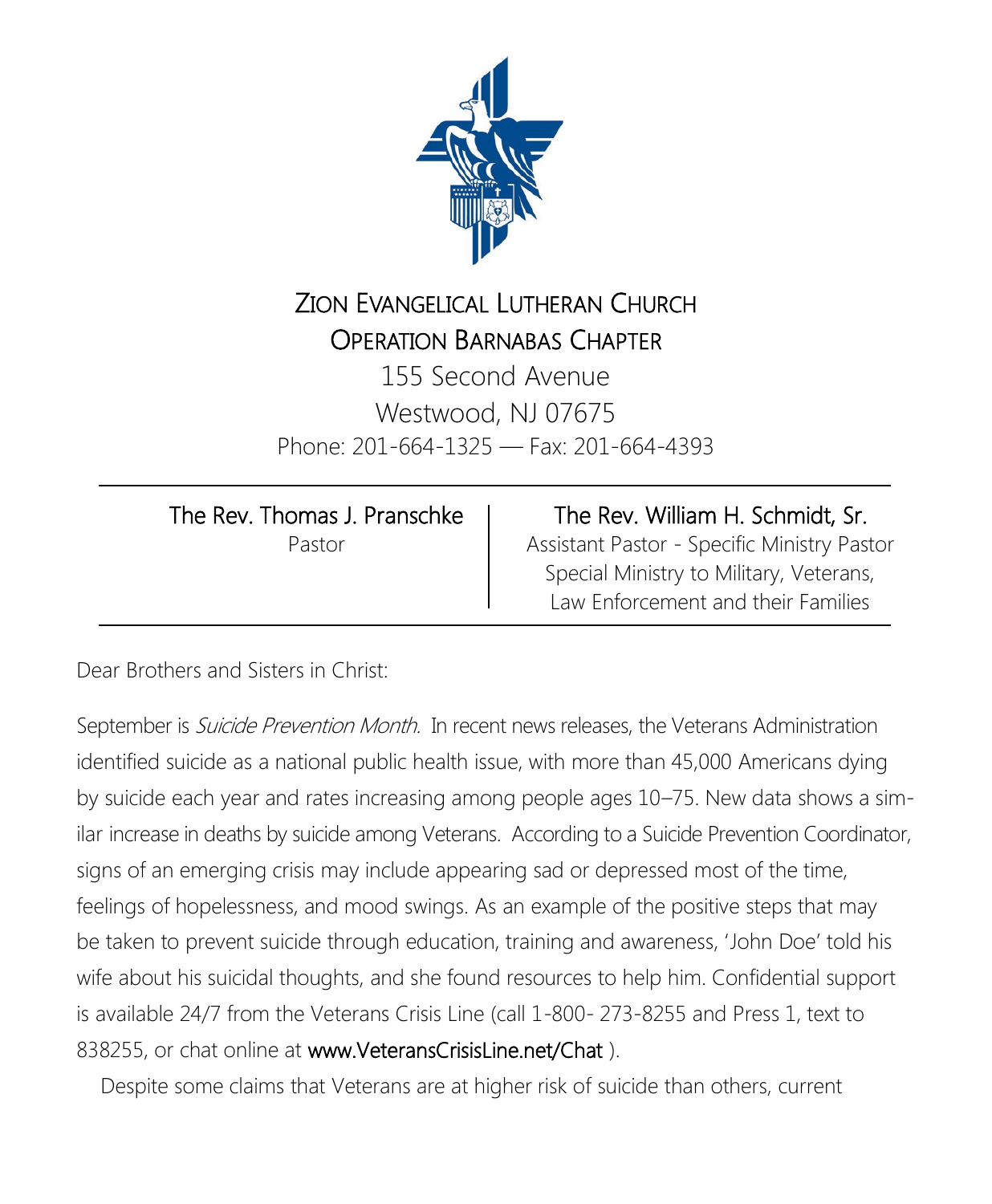statistics generally indicate Veterans share about the same risk as the general population. However, occasionally certain groups experience an unusual spike in the incidence of suicide. Such is the recent increase experienced in the U.S. Air Force which prompted its Chief of Chaplains to send a letter to all Air Force chaplains, (Active, Reserve and Air National Guard), issuing a "Call to Prayer 13-15 September 2019." In his letter dated 27 August 2019 and an accompanying attachment with "Optional Prayer Ideas and Themes" Chaplain Major General Steven A. Schaick, USAF, calls on his chaplain colleagues to "join him in a time of prayer due to a nearly fifty percent increase in the number of Total Force suicides among Airmen this year. The goal of this collective, global, focused prayer is to defeat the spiritual dimension of hopelessness in our Airmen and replace it with hopefulness." In his concluding paragraph, Chaplain Schaick goes on to write "My prayer is that every Airman knows their life is precious. That he or she is surrounded by wingmen and loved ones who authentically care for them. That every Airman knows that feeling overwhelmed and helpless are feelings that all of us experience. That every Airman commits to persevere in hope that their overcoming will encourage someone else to overcome in the future. That every Airman knows without a doubt that they matter."

 Martin Luther likened suicide to being "…overcome by the powers of the devil, like a man who is murdered by a robber in the woods." Just as we safeguard our citizens' lives and well-being from an 'ordinary' robber through education, assistance, and law enforcement protection, we can do the same to protect our brothers and sisters who are in danger of attack from that robber of life and all the forces that prompt the taking of one's own life. Please take the time to review the following information and prayerfully consider how you can aid and assist those in need. This will be posted on Zion's web page [\(www.zionwestwoodnj.org](http://www.zionwestwoodnj.org)) and Zion's Operation Barnabas Chapter Page on Facebook. The hyperlinks provided there will make it easier to locate and view the various resources listed.

 LCMS chaplains are deployed on active duty throughout the world. In support of their mission, Zion's Operation Barnabas Chapter will "adopt" a chaplain or chaplains who the LCMS Ministry to the Armed Forces inform us are in need of assistance. We will provide prayer and encouragement, as well as care packages for the chaplain and for his distribution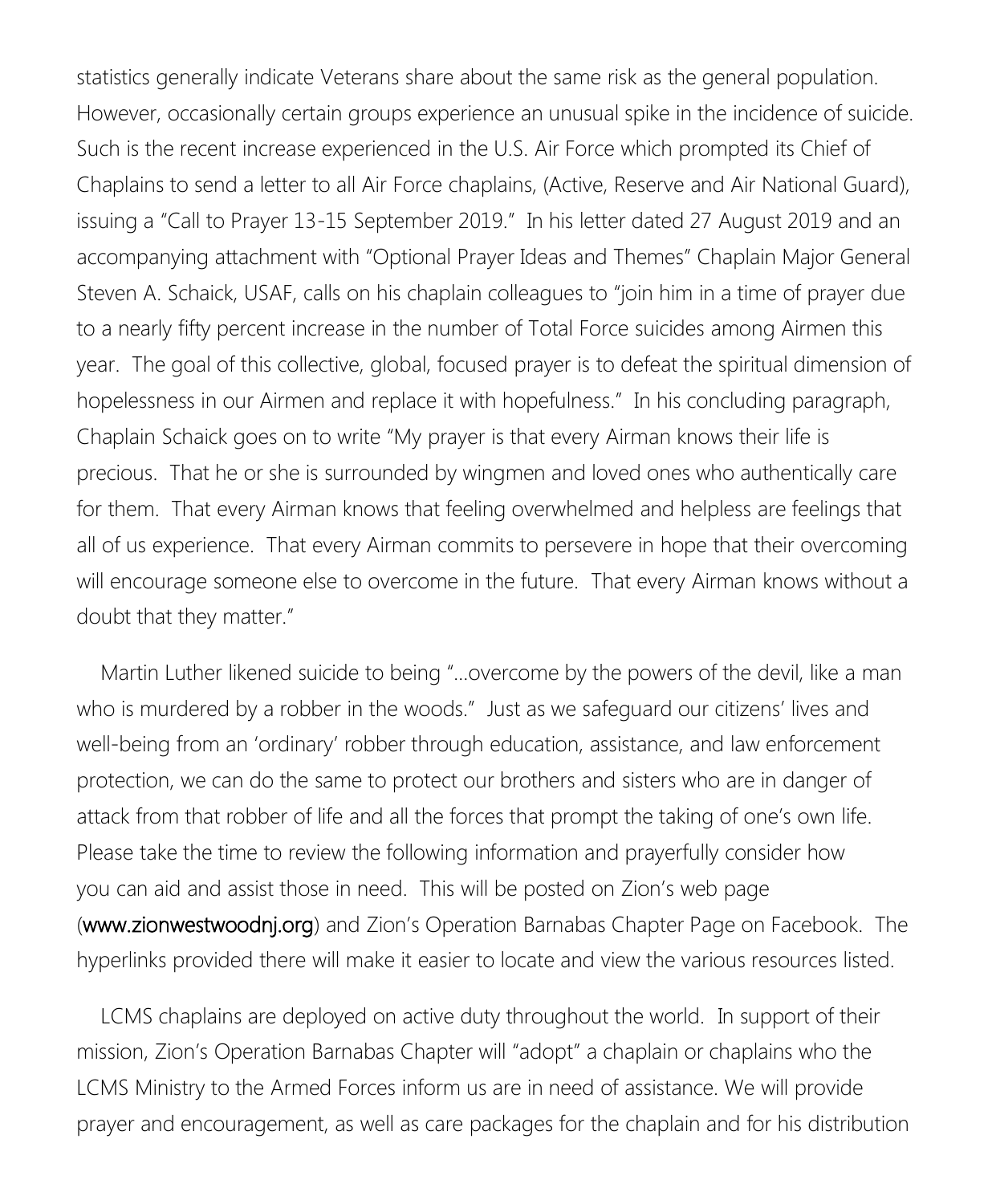to those in his care. Details will be provided once this is finalized with the LCMS Ministry to the Armed Forces and a chaplain is identified. For additional information, you can reach me at [pastorwhs@zionwestwoodnj.org](mailto:pastorwhs@zionwestwoodnj.org) or calling the church office.

Your Servant in Christ, Bill Schmidt, SMP Assistant Pastor

THE FOLLOWING INFORMATION IS FROM A VETERANS ADMINISTRATION BULLETIN ON SUICIDE

## <sup>E</sup>VERYONE HAS <sup>A</sup> ROLE TO PLAY IN PREVENTING VETERAN SUICIDE LEARN HOW YOU CAN HELP AT BETHEREFORV[ETERANS](https://links.govdelivery.com/track?type=click&enid=ZWFzPTEmbXNpZD0mYXVpZD0mbWFpbGluZ2lkPTIwMTkwOTAzLjk3MjU3MDEmbWVzc2FnZWlkPU1EQi1QUkQtQlVMLTIwMTkwOTAzLjk3MjU3MDEmZGF0YWJhc2VpZD0xMDAxJnNlcmlhbD0xNjgwODgzNSZlbWFpbGlkPW5hdnljb3Jwc21hbkB2ZXJpem9uLm5ldCZ1c2VyaWQ).COM.

September is Suicide Prevention Month. The U.S. Department of Veterans Affairs (VA) is using this national observance to encourage everyone to **Be There** for Veterans in their lives by sharing *caring* messages of support.

Suicide prevention isn't limited to clinical settings, and you don't need special training to help someone feel less alone. Here are some actions anyone can take to help prevent suicide:

- Post **#BeThere** campaign materials and graphics available at [BeThereForVeterans.com](https://links.govdelivery.com/track?type=click&enid=ZWFzPTEmbXNpZD0mYXVpZD0mbWFpbGluZ2lkPTIwMTkwOTAzLjk3MjU3MDEmbWVzc2FnZWlkPU1EQi1QUkQtQlVMLTIwMTkwOTAzLjk3MjU3MDEmZGF0YWJhc2VpZD0xMDAxJnNlcmlhbD0xNjgwODgzNSZlbWFpbGlkPW5hdnljb3Jwc21hbkB2ZXJpem9uLm5ldCZ1c2VyaWQ) on your social media platforms.
- Reach out to the Veterans in your life and let them know you care. Send a "thinking of you" text, invite them to catch up over coffee, or offer to cook them dinner.
- Watch the free [S.A.V.E. training video](https://links.govdelivery.com/track?type=click&enid=ZWFzPTEmbXNpZD0mYXVpZD0mbWFpbGluZ2lkPTIwMTkwOTAzLjk3MjU3MDEmbWVzc2FnZWlkPU1EQi1QUkQtQlVMLTIwMTkwOTAzLjk3MjU3MDEmZGF0YWJhc2VpZD0xMDAxJnNlcmlhbD0xNjgwODgzNSZlbWFpbGlkPW5hdnljb3Jwc21hbkB2ZXJpem9uLm5ldCZ1c2VyaWQ) to prepare yourself to respond with care and compassion if someone indicates they are having thoughts of suicide.
- Download [VA's Social Media Safety Toolkit](https://links.govdelivery.com/track?type=click&enid=ZWFzPTEmbXNpZD0mYXVpZD0mbWFpbGluZ2lkPTIwMTkwOTAzLjk3MjU3MDEmbWVzc2FnZWlkPU1EQi1QUkQtQlVMLTIwMTkwOTAzLjk3MjU3MDEmZGF0YWJhc2VpZD0xMDAxJnNlcmlhbD0xNjgwODgzNSZlbWFpbGlkPW5hdnljb3Jwc21hbkB2ZXJpem9uLm5ldCZ1c2VyaWQ) to learn how to recognize and respond to social media posts that may indicate a Veteran is experiencing emotional distress or crisis.
- Share stories of help-seeking and recovery such as those at **[MakeTheConnection.net](https://links.govdelivery.com/track?type=click&enid=ZWFzPTEmbXNpZD0mYXVpZD0mbWFpbGluZ2lkPTIwMTkwOTAzLjk3MjU3MDEmbWVzc2FnZWlkPU1EQi1QUkQtQlVMLTIwMTkwOTAzLjk3MjU3MDEmZGF0YWJhc2VpZD0xMDAxJnNlcmlhbD0xNjgwODgzNSZlbWFpbGlkPW5hdnljb3Jwc21hbkB2ZXJpem9uLm5ldCZ1c2VyaWQ)** through your networks.
- Save the Veterans Crisis Line number in your phone: [1-800-273-8255](tel:1-800-273-8255) and Press 1.